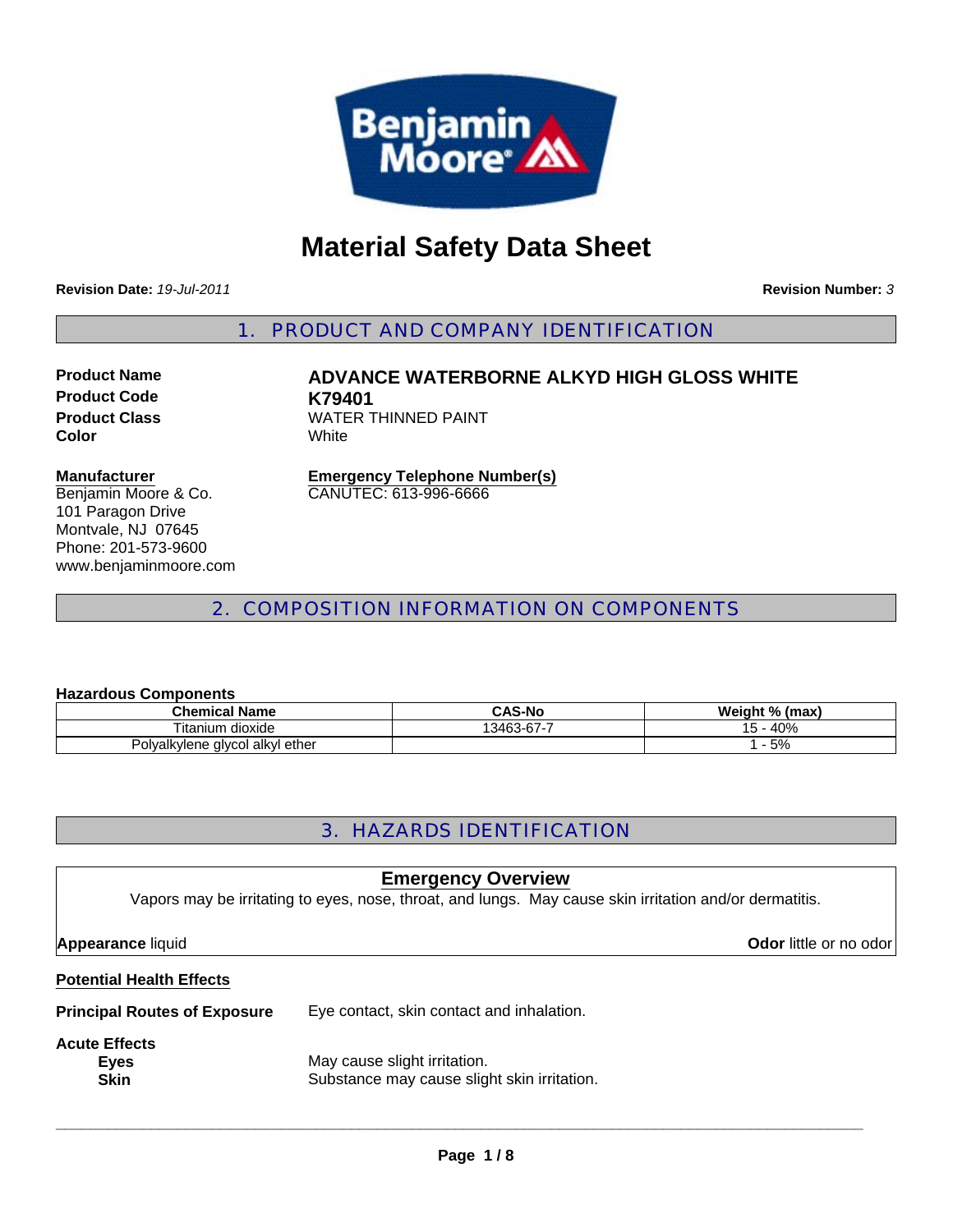| <b>Inhalation</b> | May cause irritation of respiratory tract.                                      |
|-------------------|---------------------------------------------------------------------------------|
| Ingestion         | Ingestion may cause gastrointestinal irritation, nausea, vomiting and diarrhea. |
| Chronic Effects   | Repeated contact may cause allergic reactions in very susceptible persons.      |

 $\Box$ 

*See Section 11 for additional Toxicological information.*

| None known<br><b>Aggravated Medical Conditions</b> |                                                     |                        |                      |          |  |
|----------------------------------------------------|-----------------------------------------------------|------------------------|----------------------|----------|--|
| <b>HMIS</b>                                        | Health: 1*                                          | <b>Flammability: 0</b> | <b>Reactivity: 0</b> | $PPE: -$ |  |
| <b>HMIS Legend</b>                                 |                                                     |                        |                      |          |  |
| 0 - Minimal Hazard                                 |                                                     |                        |                      |          |  |
| 1 - Slight Hazard                                  |                                                     |                        |                      |          |  |
| 2 - Moderate Hazard                                |                                                     |                        |                      |          |  |
| 3 - Serious Hazard                                 |                                                     |                        |                      |          |  |
| 4 - Severe Hazard                                  |                                                     |                        |                      |          |  |
| * - Chronic Hazard                                 |                                                     |                        |                      |          |  |
|                                                    | X - Consult your supervisor or S.O.P. for "Special" |                        |                      |          |  |
| handling instructions.                             |                                                     |                        |                      |          |  |

*Note: The PPE rating has intentionally been left blank. Choose appropriate PPE that will protect employees from the hazards the material will present under the actual normal conditions of use.*

*Caution: HMIS® ratings are based on a 0-4 rating scale, with 0 representing minimal hazards or risks, and 4 representing significant hazards or risks. Although HMIS® ratings are not required on MSDSs under 29 CFR 1910.1200, the preparer, has choosen to provide them. HMIS® ratings are to be used only in conjunction with a fully implemented HMIS® program by workers who have received appropriate HMIS® training. HMIS® is a registered trade and service mark of the NPCA. HMIS® materials may be purchased exclusively from J. J. Keller (800) 327-6868.*

### 4. FIRST AID MEASURES

| <b>General Advice</b>     | No hazards which require special first aid measures.                                               |  |  |
|---------------------------|----------------------------------------------------------------------------------------------------|--|--|
| <b>Eye Contact</b>        | Rinse thoroughly with plenty of water for at least 15 minutes and consult a physician.             |  |  |
| <b>Skin Contact</b>       | Wash off immediately with soap and plenty of water removing all contaminated<br>clothes and shoes. |  |  |
| <b>Inhalation</b>         | Move to fresh air. If symptoms persist, call a physician.                                          |  |  |
| Ingestion                 | Clean mouth with water and afterwards drink plenty of water. Consult a physician if<br>necessary.  |  |  |
| <b>Notes To Physician</b> | Treat symptomatically                                                                              |  |  |

## 5. FIRE-FIGHTING MEASURES

| <b>Suitable Extinguishing Media</b>                                                                           | Use extinguishing measures that are appropriate to local<br>circumstances and the surrounding environment. |
|---------------------------------------------------------------------------------------------------------------|------------------------------------------------------------------------------------------------------------|
| Protective Equipment And Precautions For Firefighters As in any fire, wear self-contained breathing apparatus | pressure-demand, MSHA/NIOSH (approved or equivalent)<br>and full protective gear.                          |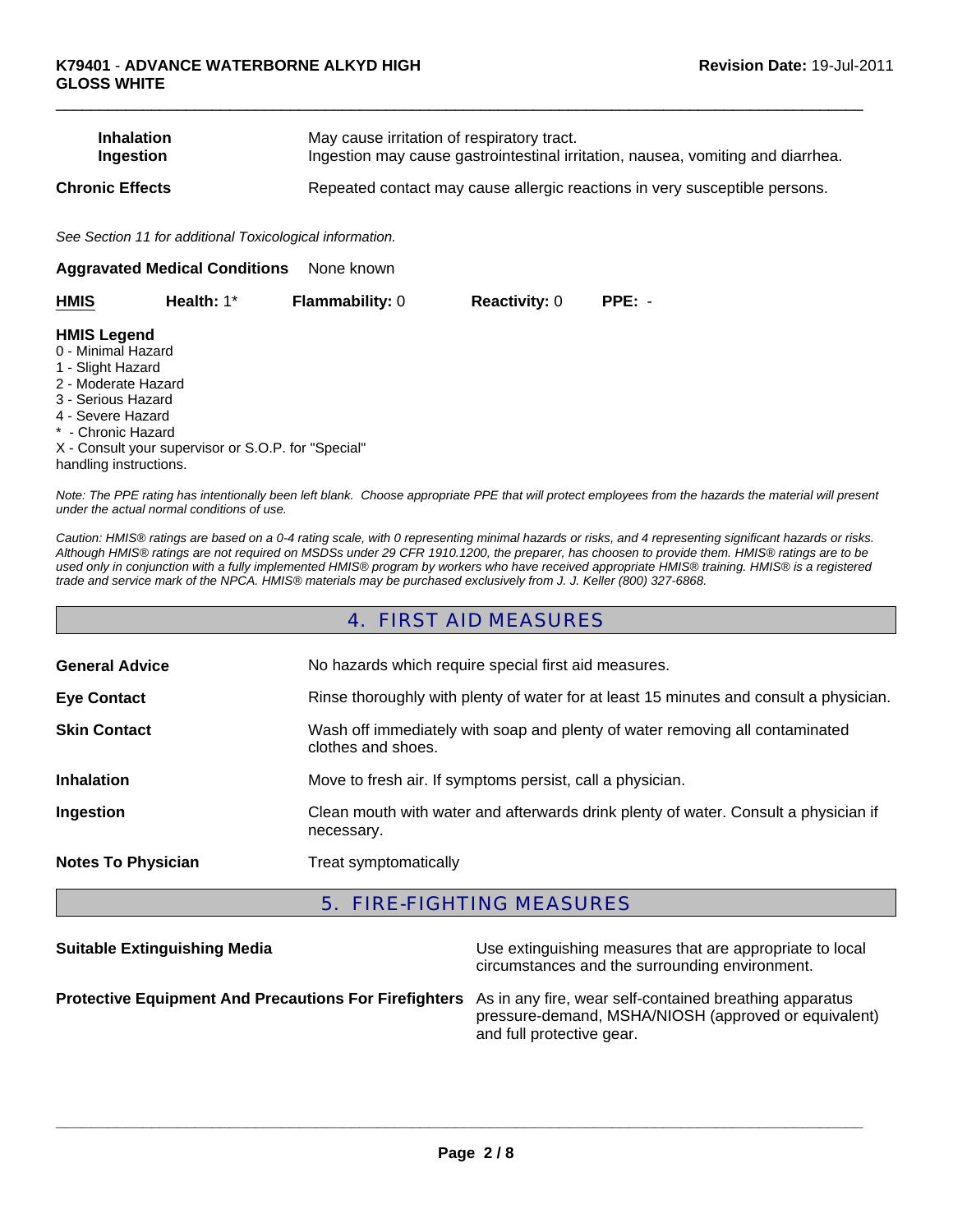| <b>Specific Hazards Arising From The Chemical</b>                                                 |                 | heat.                                              | Closed containers may rupture if exposed to fire or extreme |
|---------------------------------------------------------------------------------------------------|-----------------|----------------------------------------------------|-------------------------------------------------------------|
| <b>Sensitivity To Mechanical Impact</b>                                                           |                 | No                                                 |                                                             |
| <b>Sensitivity To Static Discharge</b>                                                            |                 | No                                                 |                                                             |
| <b>Flash Point Data</b><br>Flash Point (°F)<br>Flash Point (°C)<br><b>Flash Point Method</b>      |                 | Not applicable<br>Not applicable<br>Not applicable |                                                             |
| <b>Flammability Limits In Air</b><br><b>Upper Explosion Limit</b><br><b>Lower Explosion Limit</b> |                 | Not applicable<br>Not applicable                   |                                                             |
| <b>NFPA</b><br>Health: 1                                                                          | Flammability: 0 | <b>Instability: 0</b>                              | <b>Special: Not Applicable</b>                              |
| <b>NEDA</b> LANANA                                                                                |                 |                                                    |                                                             |

 $\Box$ 

- **NFPA Legend** 0 - Not Hazardous
- 1 Slightly
- 
- 2 Moderate
- 3 High
- 4 Severe

*The ratings assigned are only suggested ratings, the contractor/employer has ultimate responsibilities for NFPA ratings where this system is used.*

*Additional information regarding the NFPA rating system is available from the National Fire Protection Agency (NFPA) at www.nfpa.org.*

# 6. ACCIDENTAL RELEASE MEASURES

| <b>Personal Precautions</b>      | Avoid contact with skin, eyes and clothing. Ensure adequate ventilation.                                                                                                      |  |  |
|----------------------------------|-------------------------------------------------------------------------------------------------------------------------------------------------------------------------------|--|--|
| <b>Environmental Precautions</b> | Prevent further leakage or spillage if safe to do so.                                                                                                                         |  |  |
| <b>Methods For Clean-Up</b>      | Soak up with inert absorbent material. Sweep up and shovel into suitable containers<br>for disposal.                                                                          |  |  |
| <b>Other Information</b>         | None known                                                                                                                                                                    |  |  |
| <b>7. HANDLING AND STORAGE</b>   |                                                                                                                                                                               |  |  |
| <b>Handling</b>                  | Avoid contact with skin, eyes and clothing. Avoid breathing vapors, spray mists or<br>sanding dust. In case of insufficient ventilation, wear suitable respiratory equipment. |  |  |
| <b>Storage</b>                   | Keep container tightly closed. Keep out of the reach of children.                                                                                                             |  |  |
|                                  |                                                                                                                                                                               |  |  |

## 8. EXPOSURE CONTROLS / PERSONAL PROTECTION

**Exposure Limits**

**Hazardous Components**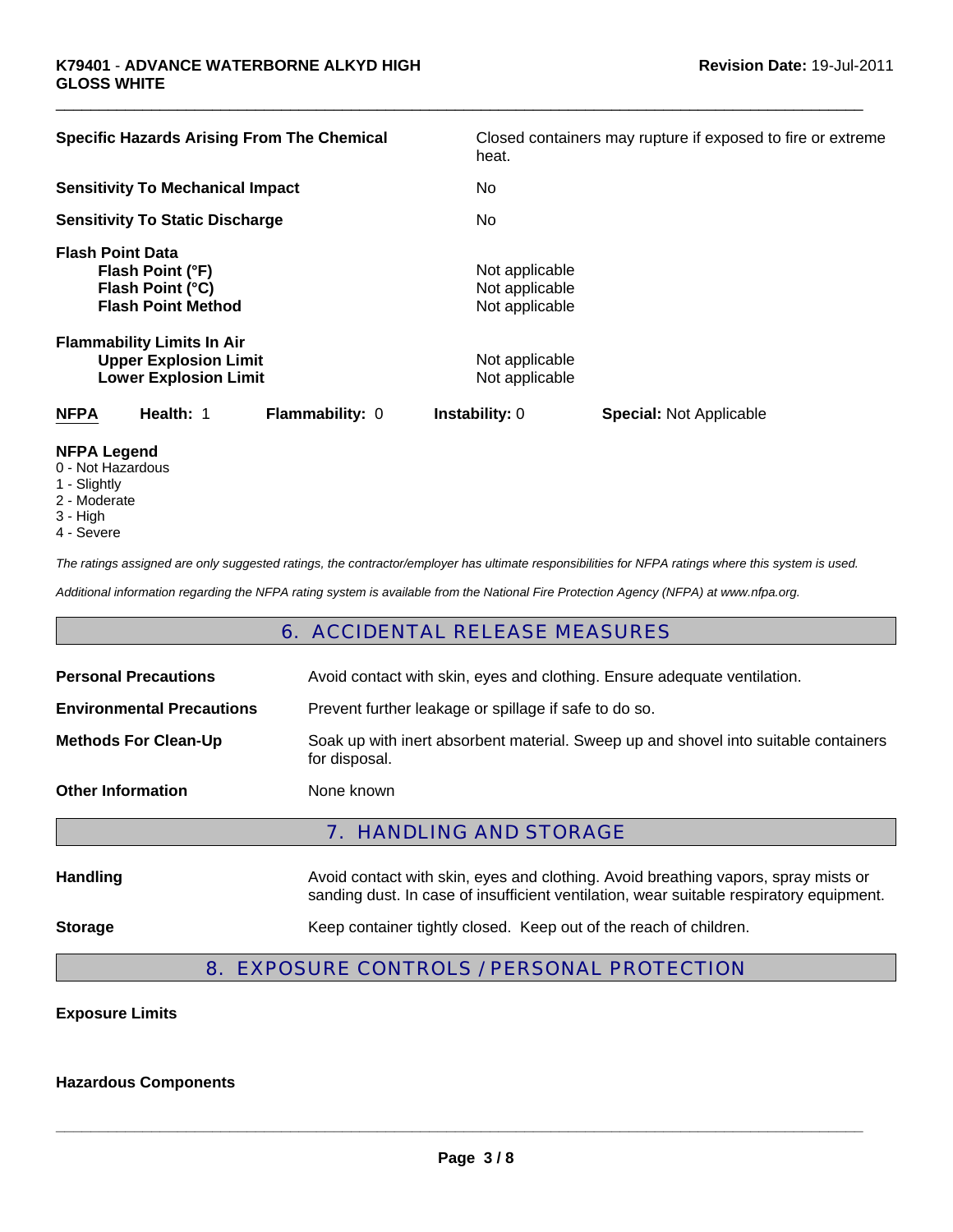| <b>Chemical Name</b>               | <b>ACGIH</b>      | <b>Alberta</b>                         | British Columbia                                                                     | Ontario | Quebec                          |
|------------------------------------|-------------------|----------------------------------------|--------------------------------------------------------------------------------------|---------|---------------------------------|
| Titanium dioxide                   | 10 mg/m $3$ - TWA | 10 mg/m <sup>3</sup> - TWA $\parallel$ | $10 \text{ mg/m}^3$ - TWA   10 mg/m <sup>3</sup> - TWAEV<br>$3 \text{ ma/m}^3$ - TWA |         | 10 mg/m <sup>3</sup> -<br>TWAEV |
| Polyalkylene glycol alkyl<br>ether | N/E               | N/E                                    | N/E                                                                                  | N/E     | N/E                             |

 $\Box$ 

#### **Legend**

ACGIH - American Conference of Governmental Industrial Hygienists Alberta - Alberta Occupational Exposure Limits British Columbia - British Columbia Occupational Exposure Limits Ontario - Ontario Occupational Exposure Limits Quebec - Quebec Occupational Exposure Limits N/E - Not established

**Engineering Measures** Ensure adequate ventilation, especially in confined areas.

| <b>Personal Protective Equipment</b> |                                                                                                                                     |
|--------------------------------------|-------------------------------------------------------------------------------------------------------------------------------------|
| <b>Eye/Face Protection</b>           | Safety glasses with side-shields.                                                                                                   |
| <b>Skin Protection</b>               | Protective gloves and impervious clothing.                                                                                          |
| <b>Respiratory Protection</b>        | In case of insufficient ventilation wear suitable respiratory equipment.                                                            |
| <b>Hygiene Measures</b>              | Avoid contact with skin, eyes and clothing. Remove and wash contaminated clothing<br>before re-use. Wash thoroughly after handling. |

# 9. PHYSICAL AND CHEMICAL PROPERTIES

| Appearance                        | liquid            |
|-----------------------------------|-------------------|
| Odor                              | little or no odor |
| Density (Ibs/gal)                 | $10.3 - 10.4$     |
| <b>Specific Gravity</b>           | $1.2 - 1.3$       |
| рH                                | Not available     |
| <b>Viscosity (centistokes)</b>    | Not available     |
| <b>Evaporation Rate</b>           | Not available     |
| <b>Vapor Pressure</b>             | Not available     |
| <b>Vapor Density</b>              | Not available     |
| Wt. % Solids                      | 45 - 55           |
| Vol. % Solids                     | $35 - 45$         |
| Wt. % Volatiles                   | 45 - 55           |
| Vol. % Volatiles                  | $55 - 65$         |
| <b>VOC Regulatory Limit (g/L)</b> | < 50              |
| <b>Boiling Point (°F)</b>         | 212               |
| <b>Boiling Point (°C)</b>         | 100               |
| <b>Freezing Point (°F)</b>        | 32                |
| <b>Freezing Point (°C)</b>        | 0                 |
| Flash Point (°F)                  | Not applicable    |
| Flash Point (°C)                  | Not applicable    |
| <b>Flash Point Method</b>         | Not applicable    |
| <b>Upper Explosion Limit</b>      | Not available     |
| <b>Lower Explosion Limit</b>      | Not available     |
|                                   |                   |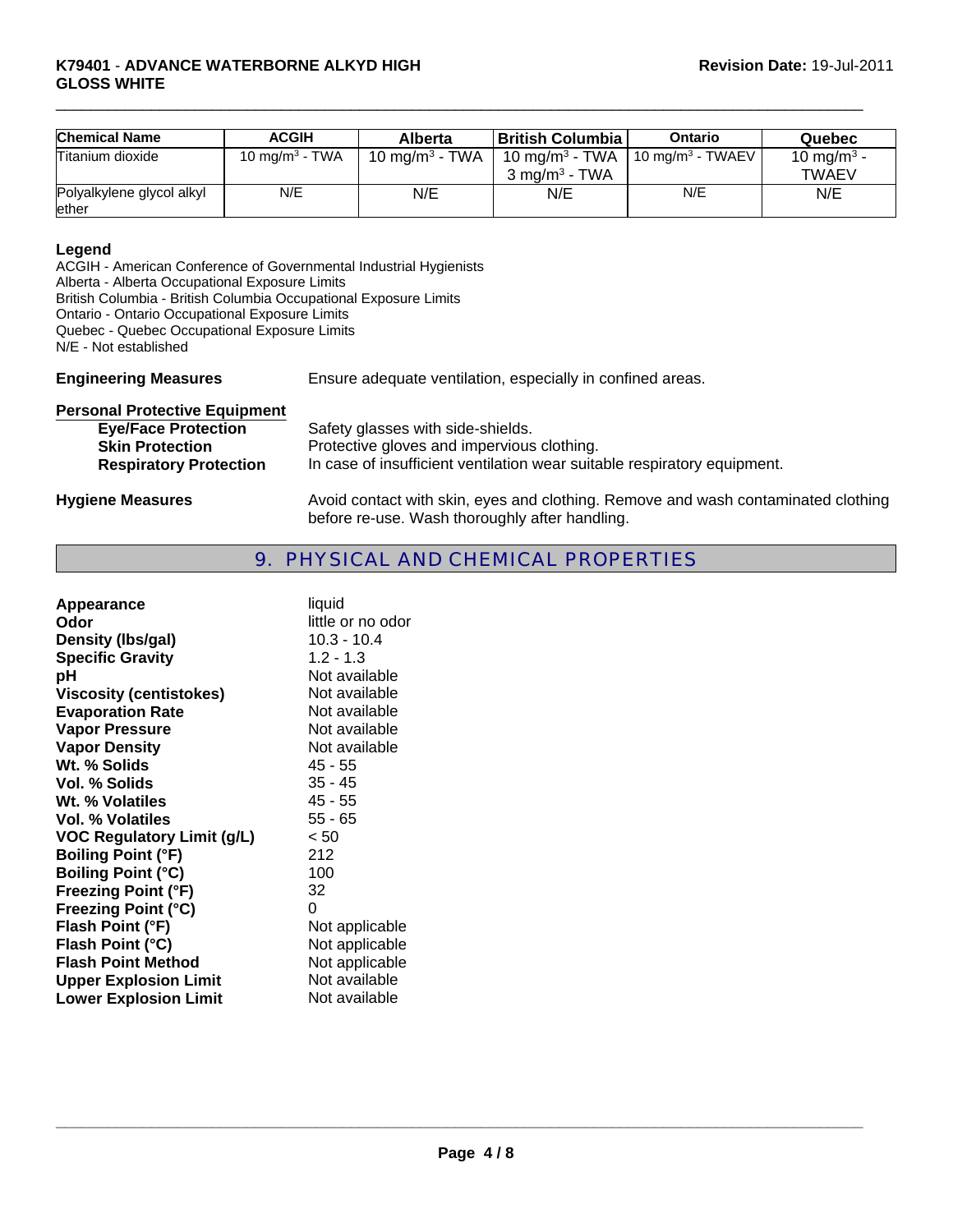# 10. STABILITY AND REACTIVITY

 $\Box$ 

| <b>Chemical Stability</b>                 | Stable under normal conditions.          |
|-------------------------------------------|------------------------------------------|
| <b>Conditions To Avoid</b>                | Prevent from freezing                    |
| <b>Incompatible Materials</b>             | No materials to be especially mentioned  |
| <b>Hazardous Decomposition Products</b>   | None under normal use.                   |
| <b>Possibility Of Hazardous Reactions</b> | Hazardous polymerisation will not occur. |

## 11. TOXICOLOGICAL INFORMATION

**Acute Toxicity Product** No information available

#### **Component**

LC50 Inhalation (Dust):  $> 6.82$  mg/L (Rat, 4 hr.) LD50 Oral: > 10000 mg/kg (Rat) LD50 Dermal:  $> 10000$  mg/m<sup>3</sup> (Rabbit) Titanium dioxide

Polyalkylene glycol alkyl ether LC50 Inhalation (Vapor): 2000 mg/m $3$  (Rat, 4 hr.)

#### **Chronic Toxicity**

#### **Carcinogenicity**

The information below indicates whether each agency has listed any ingredient as a carcinogen:

| <b>Chemical Name</b> | <b>ACGIH</b> | <b>IARC</b>   | <b>NTP</b> | <b>OSHA</b><br>Carcinogen |
|----------------------|--------------|---------------|------------|---------------------------|
|                      |              | 2B - Possible |            | Listed                    |
| Titanium dioxide     |              | Human         |            |                           |
|                      |              | Carcinogen    |            |                           |

• Although IARC has classified titanium dioxide as possibly carcinogenic to humans (2B), their summary concludes: "No significant exposure to titanium dioxide is thought to occur during the use of products in which titanium dioxide is bound to other materials, such as paint."

**Legend**

ACGIH - American Conference of Governmental Industrial Hygienists

IARC - International Agency for Research on Cancer

NTP - National Toxicity Program

OSHA - Occupational Safety & Health Administration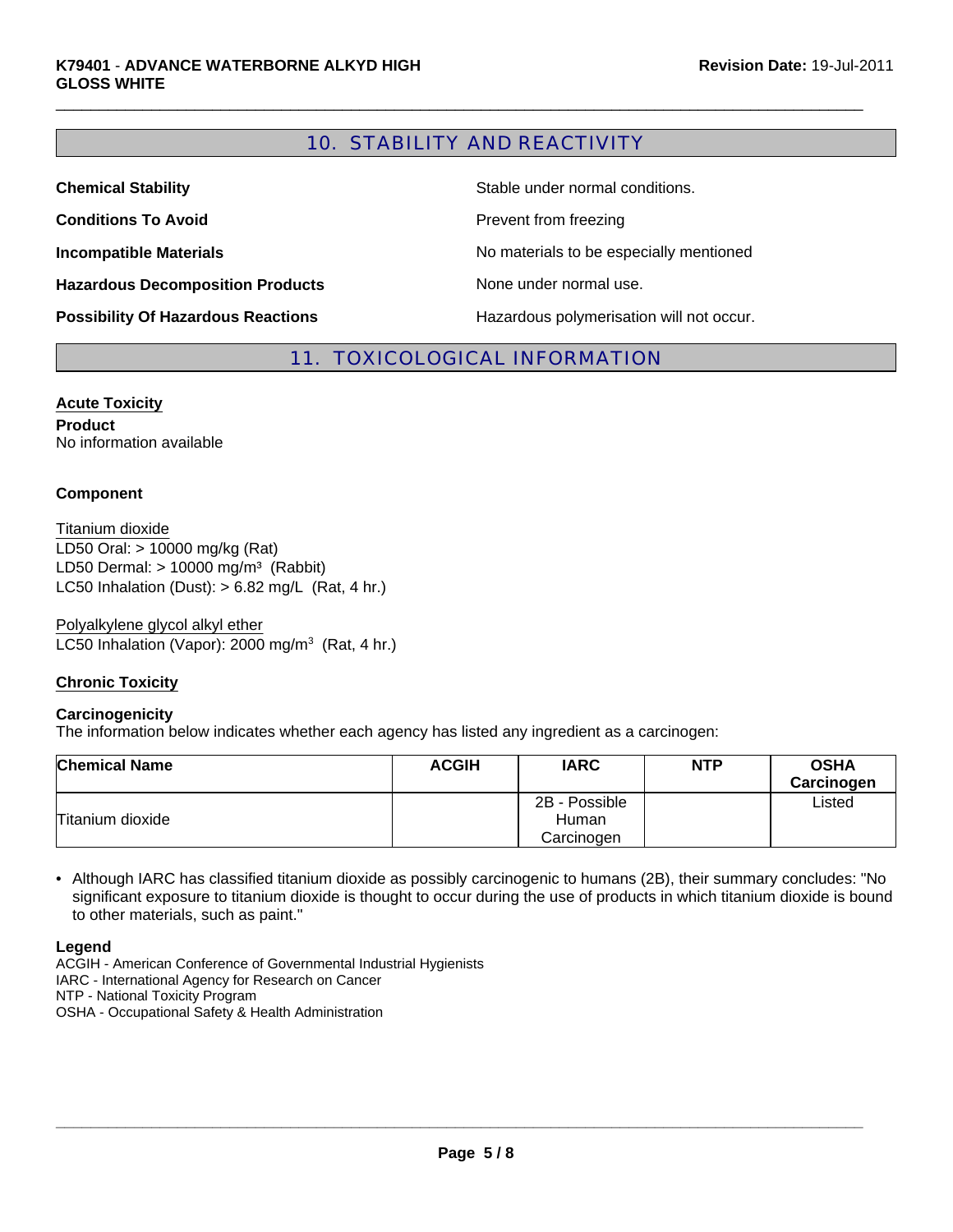# 12. ECOLOGICAL INFORMATION

 $\Box$ 

#### **Ecotoxicity Effects**

#### **Product**

**Acute Toxicity to Fish** No information available

#### **Acute Toxicity to Aquatic Invertebrates**

No information available

#### **Acute Toxicity to Aquatic Plants**

No information available

# **Component**

**Acute Toxicity to Fish**

Titanium dioxide LC50: >1000 mg/L (Fathead Minnow - 96 hr.)

#### **Acute Toxicity to Aquatic Invertebrates**

No information available

#### **Acute Toxicity to Aquatic Plants**

No information available

## 13. DISPOSAL CONSIDERATIONS

Waste Disposal Method **Dispose of in accordance with federal**, state, provincial, and local regulations. Dry, empty containers may be recycled in a can recycling program. Local requirements may vary, consult your sanitation department or state-designated environmental protection agency for more disposal options.

| <b>14. TRANSPORT INFORMATION</b> |                                   |  |  |  |
|----------------------------------|-----------------------------------|--|--|--|
| <b>TDG</b>                       | Not regulated                     |  |  |  |
| ICAO / IATA                      | Not regulated                     |  |  |  |
| <b>IMDG / IMO</b>                | Not regulated                     |  |  |  |
|                                  | <b>15. REGULATORY INFORMATION</b> |  |  |  |

### **International Inventories**

**United States TSCA** Yes - All components are listed or exempt.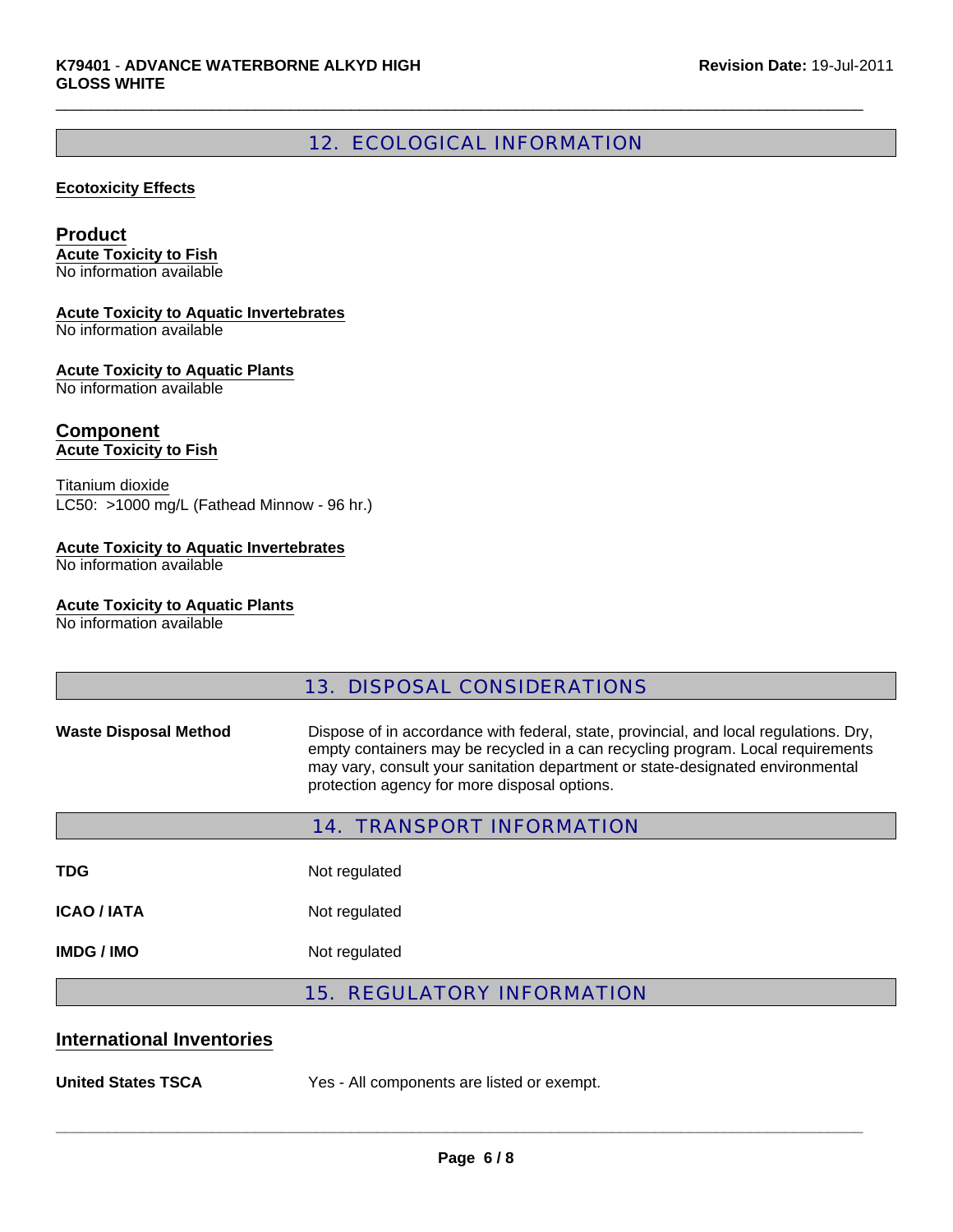## 15. REGULATORY INFORMATION

**Canada DSL** No - Not all of the components are listed.

 $\Box$ 

## **National Pollutant Release Inventory (NPRI)**

#### **NPRI Parts 1- 4**

This product contains the following Parts 1-4 NPRI chemicals:

*This product may contain trace amounts of (other) NPRI Parts I-4 reportable chemicals. Contact the preparer for further information.*

#### **NPRI Part 5**

This product contains the following NPRI Part 5 Chemicals:

*This product may contain trace amounts of (other) NPRI Part 5 reportable chemicals. Contact the preparer for further information.*

#### **WHMIS Regulatory Status**

This product has been classified in accordance with the hazard criteria of the Controlled Products Regulations (CPR) and the MSDS contains all the information required by the CPR.

#### **WHMIS Hazard Class**

D2A Very toxic materials



## 16. OTHER INFORMATION

**WARNING!** If you scrape, sand, or remove old paint, you may release lead dust. LEAD IS TOXIC. EXPOSURE TO LEAD DUST CAN CAUSE SERIOUS ILLNESS, SUCH AS BRAIN DAMAGE, ESPECIALLY IN CHILDREN. PREGNANT WOMEN SHOULD ALSO AVOID EXPOSURE. Wear a NIOSH approved respirator to control lead exposure. Clean up carefully with a HEPA vacuum and a wet mop. Before you start, find out how to protect yourself and your family by logging onto Health Canada @ http://www.hc-sc.gc.ca/iyh-vsv/prod/paint-peinture\_e.html.

**Prepared By** Product Stewardship Department Benjamin Moore & Co. 360 Route 206 - P.O. Box 4000 Flanders, NJ 07836 866-690-1961

**Revision Date:** 19-Jul-2011

**Revision Summary** No information available